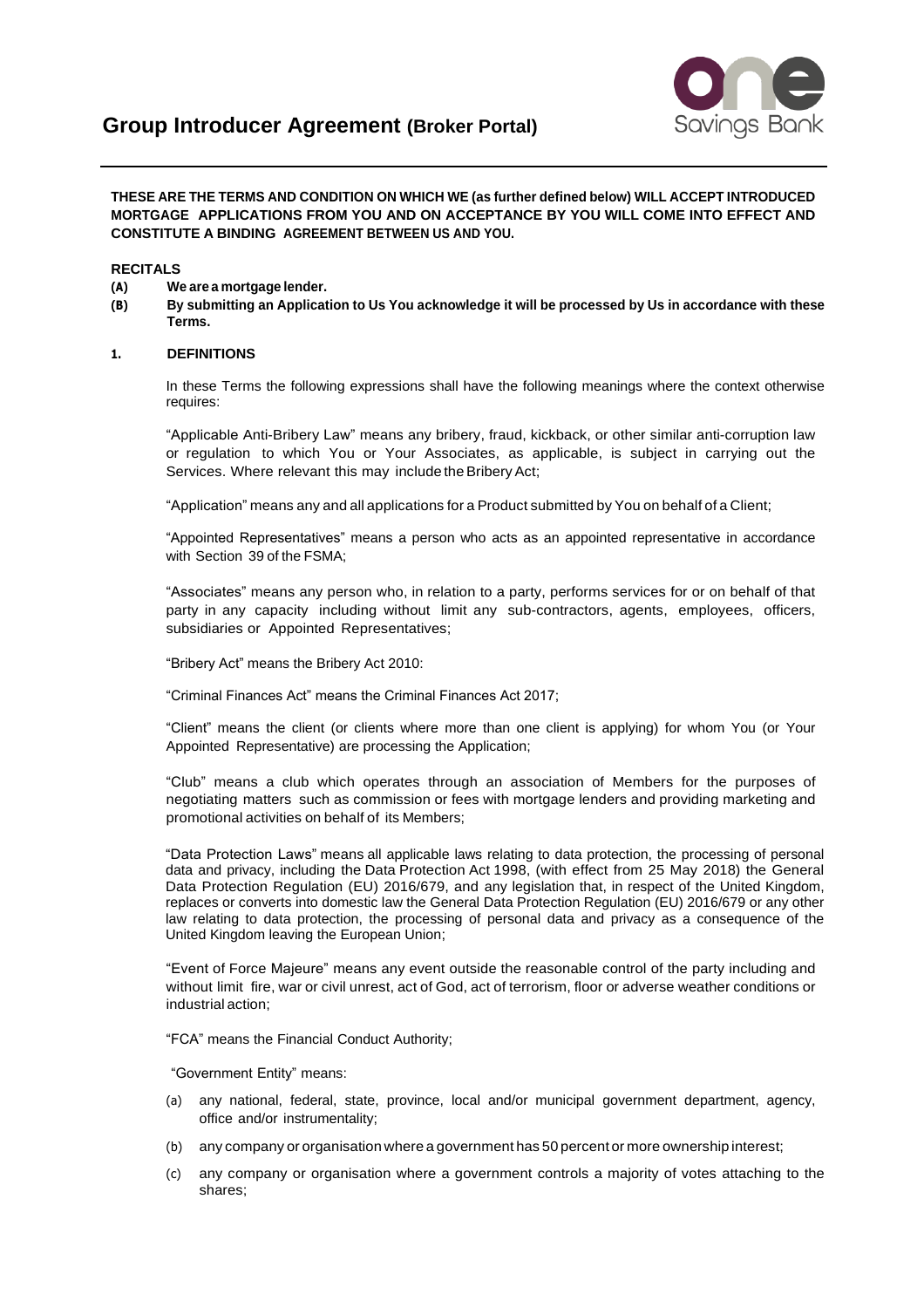- (d) companies and organisations that are controlled by a government. For example, the term 'Government Entity' will generally include companies and organisations that:
	- (i) have constituting statutes that establish that they are instrumentalities, agents or mandataries of a government;
	- (ii) perform functions or services that are public-in-nature (i.e. for the benefit of the general public or a large sector of the population);
	- (iii) are financially dependent on the government (i.e. the government is responsible for losses or funding of operations);
	- (iv) do not operate on a normal commercial basis (e.g. because they are given special powers by legislation); or
	- (v) have boards of directors or management where the government nominates a majority of directors or officers.

"Intellectual Property" means any patent, copyright, registered design, unregistered design right, trade mark or other industrial or intellectual property owned or used by Us together with any current applications for any registrable items of the foregoing;

"Member" means a member of a Club;

"Modern Slavery Act" means the Modern Slavery Act 2015;

"Network" means a network with intermediaries who are Appointed Representatives and which has an agreement with Us for its Appointed Representatives to submit Applications.

"OSB Personal Data" means Personal Data of which We are a Controller, including Personal Data which We may transfer to You as a separate Controller;

"Party" means You or Us referred to individually;

"Parties" means You and Us referred to jointly;

"Payments" means any commission, charges or fees due to You from Us in connection with Applications;

"PRA"means thePrudentialRegulationAuthority;

"Products" means mortgage products offered by Us to Clients from time to time including without limitation first and second (or subsequent) charges, regulated and unregulated mortgages and consumer buy to let mortgages;

"Public Official" means:

- (a) any officer, employee or representative of a government, whether national, federal or local;
- (b) any individual exercising a legislative, administrative or judicial function, whether appointed or elected;
- (c) any officer, employee or representative of any Government Entity, including but not limited to central banks, sovereign wealth funds, state-run hospitals and any business venture that is owned or controlled by a Government Entity;
- (d) any candidate for or holder of public office;
- (e) any political party or official of a political party;
- (f) any officer, employee orrepresentative ofa public international organisation; and
- (g) any member of a royal family;

"Services" means the services We provide in connection with Applications;

"Security Incident" means an actual, suspected or threatened Personal Data Breach or unauthorised exposure, loss, access, disclosure, use, communication, deletion, revision, encryption, reproduction or transmission of any component of OSB Personal Data or unauthorised access or attempted access or apparent attempted access (physical or otherwise) to any system on which such Personal Data is Processed;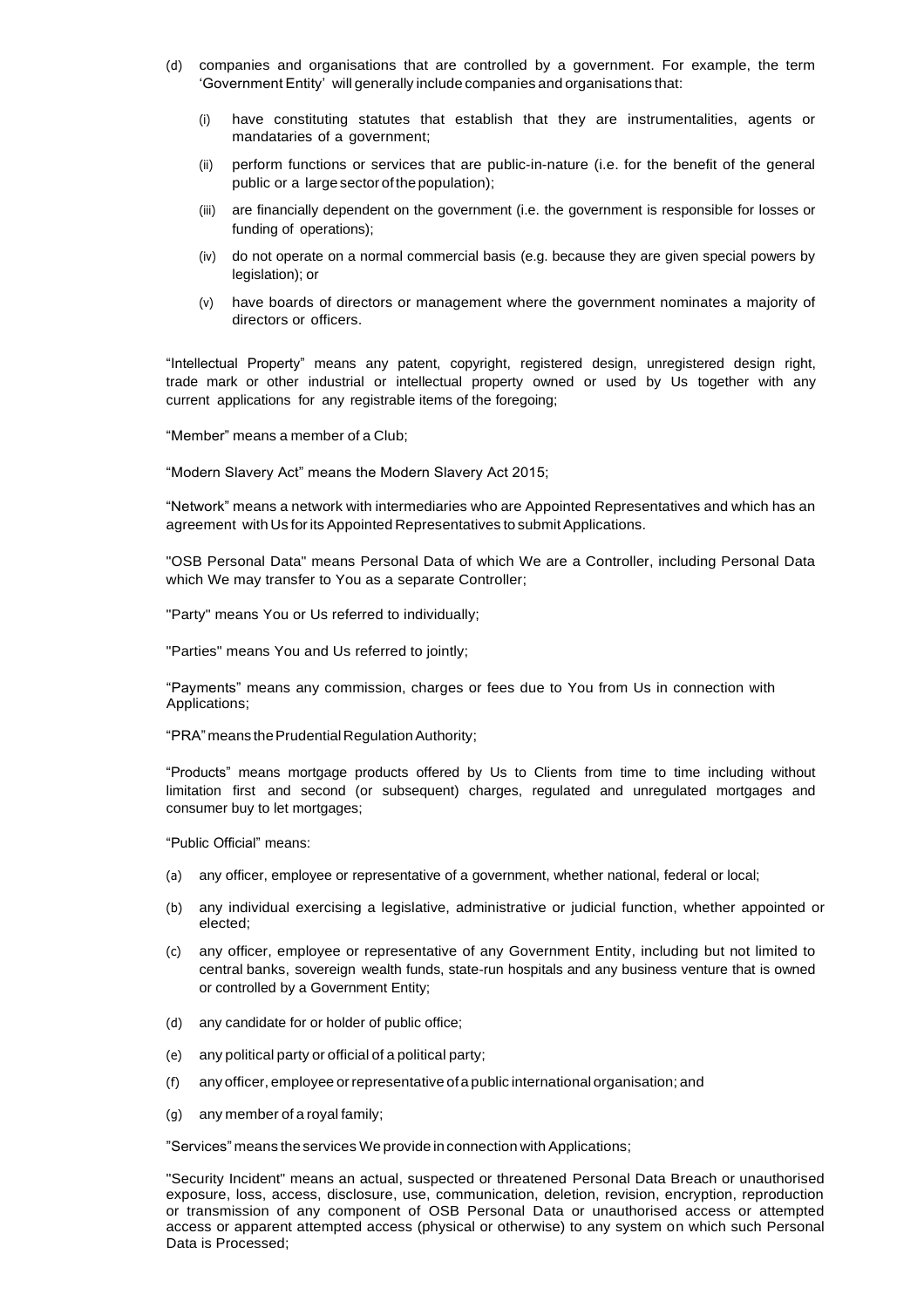"Security Incident Particulars" means the information that must be included in a personal data breach notification under the Data Protection Laws.

"Staff" means employees and all other persons engaged or employed by You in connection with these Terms or who are involved in Processing OSB Personal Data, including consultants, contractors, subprocessors or agents;

"Terms" means these terms of business as are applicable to you and in each case as amended, supplemented or novated from time to time;

"You" means the intermediary using Our Services and who has confirmed that they accept these Terms by completing and submitting an Application;

"We", "Us", and "Our" means OneSavings Bank plc (trading as Kent Reliance Banking Services, Kent Reliance, krbs and krbs.com), Prestige Finance Limited, InterBay Funding Limited trading as InterBay Commercial and such other companies in the same group of companies as may be notified to You from time to time, plus in each case any assignees or transferees.

The terms "Controller", "Data Protection Impact Assessment", "Data Subject", "Personal Data", "Personal Data Breach", "Processor" and "Processing" shall have the meanings set out in the GDPR (and "Process" and "Processed" shall be construed accordingly). "Sensitive Personal Data" means Personal Data that reveals such categories of data as are listed in Article 9(1) of the GDPR. For the purposes of the Agreement, Personal Data includes Sensitive Personal Data.

#### **2. THE RELATIONSHIP**

- 2.1. These Terms set out the basis on which We accept Applications from You and govern the provision and use of the Services. These Terms supersede any previously issued terms of business between Us andYou.
- 2.2. We will only accept Applications if You are authorised by the appropriate regulator or validly appointed as an Appointed Representative of a firm so authorised) and hold all other relevant consents, permissions, registrations or licences for the purpose of carrying out Your business in accordance with these Terms.
- 2.3. We reserve the right at Our sole discretion to decline all or any Applications and We are not required to give a reason for doing so.
- 2.4. We may be required to report to the FCA and/or the PRA the basis on which business is conducted between You and the Client. You acknowledge and accept that We will treat business as being conducted on an "advised" basis unless You tell Us otherwise when You submit the Application.
- 2.5. You are not and may not purport or hold yourself out to be Our agent unless specifically authorised in writingbyUs.
- 2.6. You are presumed to act on behalf of the Client throughout Your relationship with Us, as governed by these Terms, unless and until such time as We are advised otherwise.
- 2.7 Where You are a Member Your relationship with Us is on the basis of these Terms. You will also be bound to Your Club by the terms of any agreement You have with it. We will also have an agreement with the Club.
- 2.8 Where you are an Appointed Representative of another firm (or someone acting on behalf of an Appointed Representative) notwithstanding anything else in the Terms you are liable to us as "You" under these Terms and Your principal firm/Network are also liable for Your acts and omissions under Our agreement with the principal firm or Network.
- 2.9 Where You are a Network or otherwise have any Appointed Representatives who transact business with Us, Your relationship with Us is on the basis of these Terms for any business You submit directly as well being subject to any other agreement We have with You for the general relationship (including in respect of Your obligations for any Appointed Representatives who submit Applications subject to these Terms).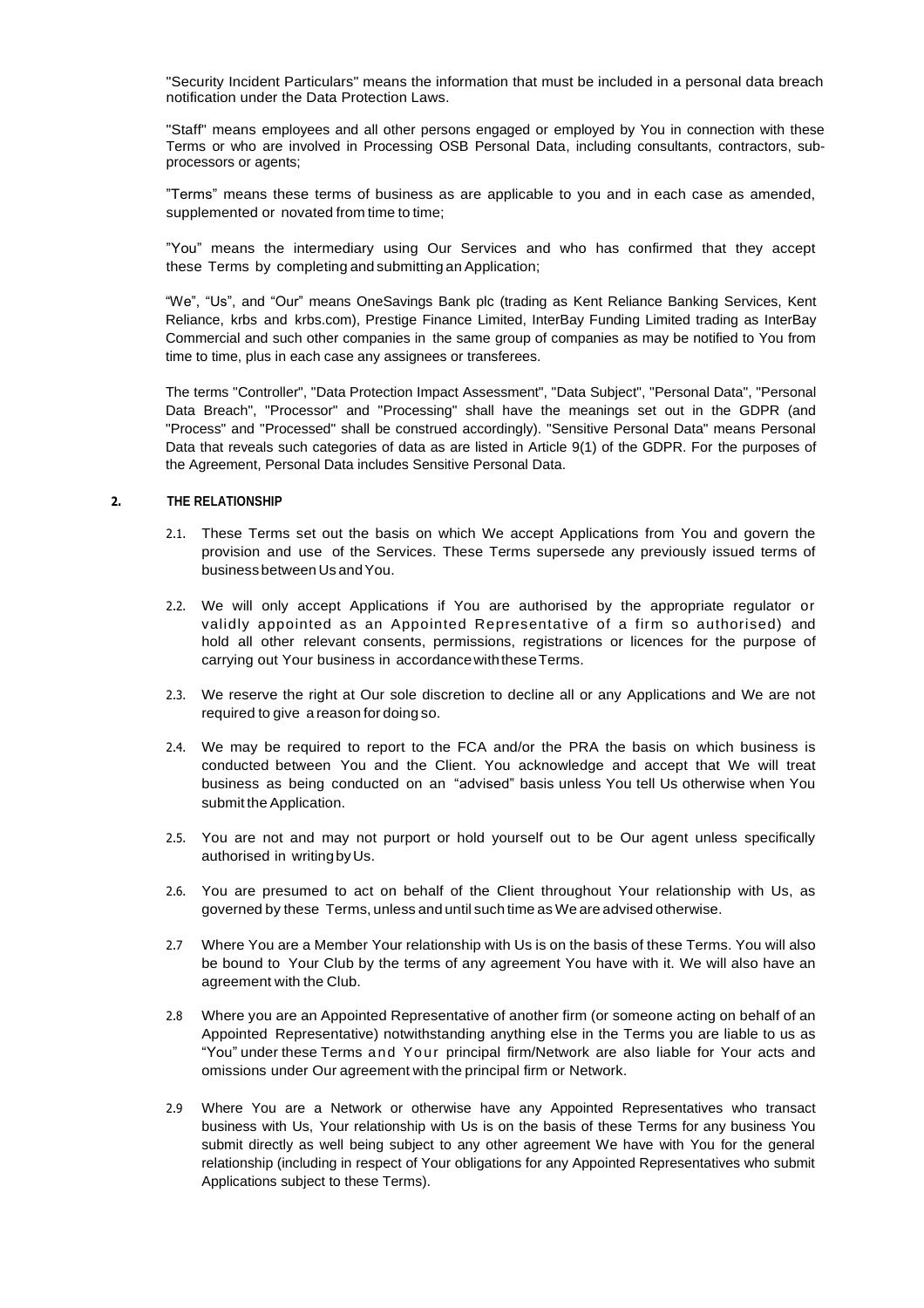#### **3. YOUR DUTIES**

- 3.1. You warrant and represent that You:
	- 3.1.1. will obtain the Client's authorisation to be their agent prior to submitting an Application to Us and You acknowledge that You may not submit Applications without such authorisation from the Client;
	- 3.1.2. hold all relevant legal, regulatory, and other authorisations necessary for carrying out Your business and for referring Applications to Us and that (if You are an Appointed Representative You have been properly appointed as such);
- <span id="page-3-0"></span>3.2. You undertake that you will:
	- 3.2.1. conduct business in accordance with the requirements of all relevant laws, regulations and rules of the FCA and or PRA including without limit the FCA and/or PRA Principles for Business, all handbooks (including without limitation MCOB) and any applicable guidance issued by the FCA and/or PRA from time to time and the Data Protection Laws You will not by Your acts or omission do anything to cause Us to be in breach of the same or to cause an unfair relationship pursuant to Section 140A of the Consumer Credit Act to arise;
	- 3.2.2. comply with all applicable codes of practice (including, without limiting this, the CML Buy to Let StatementofGoodPractice and codes of practice existing from time to time under the Data Protection Laws);
	- 3.2.3. act diligently and in good faith in all dealings with Us and the Clients;
	- 3.2.4. use best endeavours to ensure that information provided by You to Us is true, accurate and complete in all material respects;
	- 3.2.5. have disclosed to each Client all Payments You will receive from Us in respect of that Client's Application and obtained the Client's informed consent to such Payments prior to submission of their Application;
	- 3.2.6. not charge a Client any fees in respect of an Application which is required to be included in the cost of credit or disclosed by us to a Client by any legal or regulatory requirement without informing us prior to submission of our Application;
	- 3.2.7. not offer any inducement to any Client or make any representation to a Client in order to persuade them to make an Application save as approved by Us;
	- 3.2.8. comply in full with all policies and procedures relating to Applications as We advise You of from time to time including without limitation our policies and procedures which are relevant to our compliance with the Data Protection Laws, and will only submit Applications in accordance with the said policies and procedures and will attend and complete any training on the same as required by Us from time to time;
	- 3.2.9. during completion of an Application, make the Client aware of all declarations and statements that You (or Your Appointed Representatives) make on their behalf and explain key information throughout the Application that will affect the Client, including without limitation fair notice information that we require you to give to the Client in order for us to comply with the Data Protection Laws including in respect of credit checks, fraud checks and identity checks which will be undertaken by Us in order to process an Application, and where necessary obtain the Client's consent to the use of his/her information by Us including but not limited to information in relation to Our use of their personal information for direct marketing communications (where consent may be relevant), or Our use of their personal information comprised of special categories of personal data (as that term is defined in the Data Protection Laws), or consents in circumstances where the Client has expressly requested that We disclose their personal information to other people or organisations;
	- 3.2.10. act honestly and professionally and to use all due skill and care when acting for the Client, including (but not limited to) ensuring that the Application is suitable for the Client in cases where You advise on the same;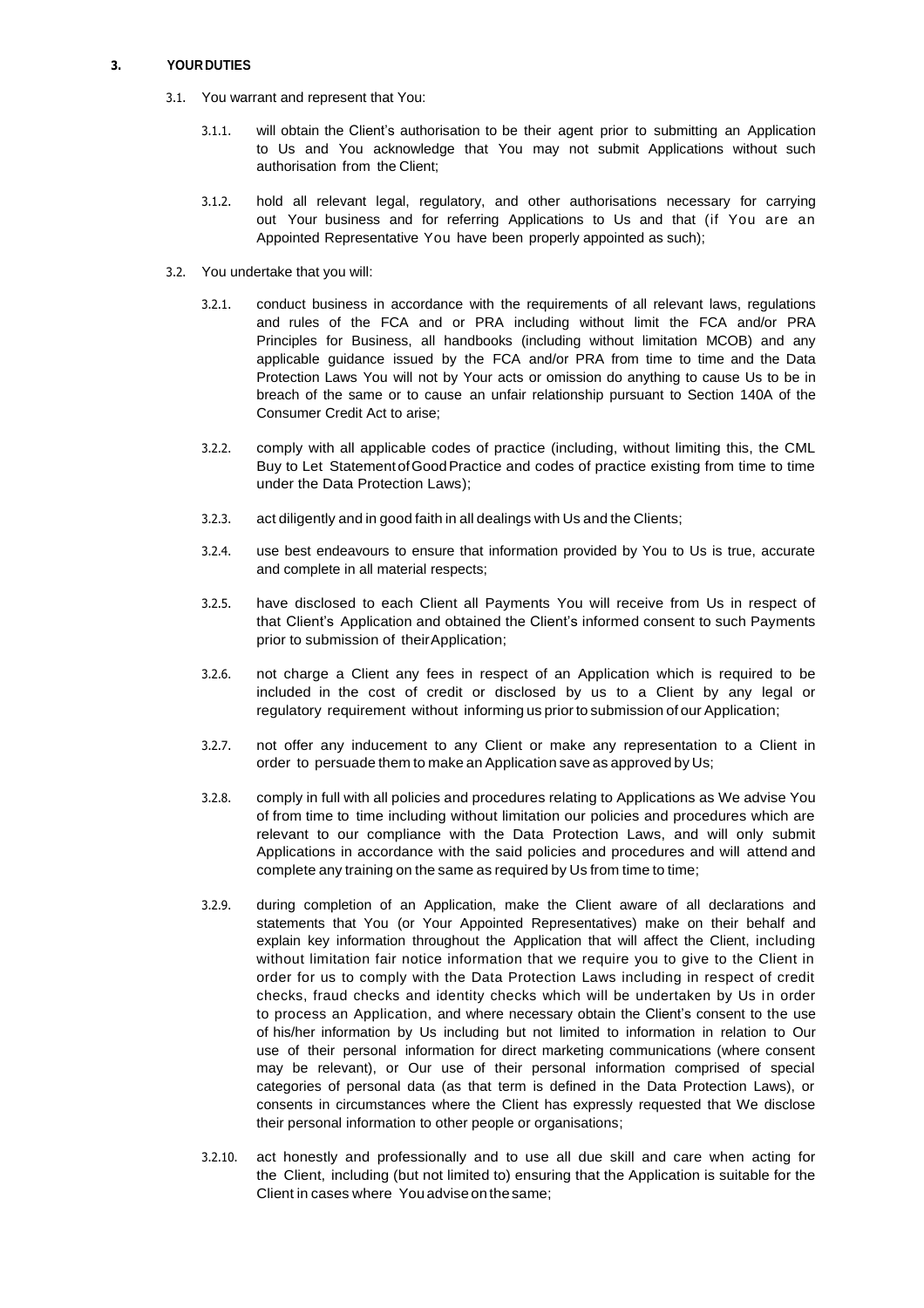- <span id="page-4-0"></span>3.2.11. use best endeavours to ensure that information provided to Us is true, accurate and complete in all material respects;
- <span id="page-4-1"></span>3.2.12. keep all details of Clients up to date;
- 3.2.13. not refer Applications to Us as a direct or indirect consequence of the activities of any person who is not appropriately authorised or exempt from authorisation by any relevant regulatory authority;
- 3.2.14. promptly notify Us of any material matters relating to Your business (including without limit any matters affecting any authorisations) and promptly provide Us with any material information relating to Your business which We reasonably request from time to time;
- 3.2.15. not seek to entice any of Our employees (or agents) to enter into Your employment or agency during the term of this agreement or for a period of 12 months thereafter;
- 3.2.16. if You access any of Our IT systems, only do so with Our prior written consent and in compliance with any requirement in respect of the same which We will notify You of from time to time;
- 3.2.17. maintain the confidentiality of any user name and password used by You in Our system; and
- 3.2.18. maintain professional indemnity insurance which conforms to the minimum requirements of the FCA and in any event has a minimum cover amount of £1 million or such other amount as We may notify You of from time to time.
- 3.3. You agree to inform Us immediately in writing if:
	- 3.3.1. You cease to act on behalf of a Client;
	- 3.3.2. any authorisations, registrations or permissions needed to conduct all or part of Your business lawfully are not current or are believed to be in jeopardy or if You are the subject of any enforcement action by the FCA and/or PRA or any disciplinary action from any Club or Network;
	- 3.3.3. You will notify Us in a timely manner of any change to any of Your details. In particular You must notify us if You changes its name or address or (as applicable) cease to be an Appointed Representative;
	- 3.3.4. You become aware of any unauthorised use of any username or password in relation to Our systems;
	- 3.3.5. You become aware or believe that any information provided in or as part of an Application is or may become untrue or incomplete;
	- 3.3.6. You commit a material breach of any relevant laws or regulatory requirements or of these Terms; or
	- 3.3.7. You become aware of any actual or suspected Personal Data Breach which is or may be relevant to the personal information about the Clients.

# **4. DOCUMENTATION AND COMMUNICATION**

- 4.1. You will pass on immediately to Us or the Client as applicable, without amendment (unless otherwise agreed by Us), any documentation which is either supplied by Us for the benefit of or completion by the Client, or provided by the Client in relation to the Application. You will advise Us of all material facts known by or divulged to You in relation to business undertaken or to be undertaken with Us.
- 4.2. We may send communications directly to the Client.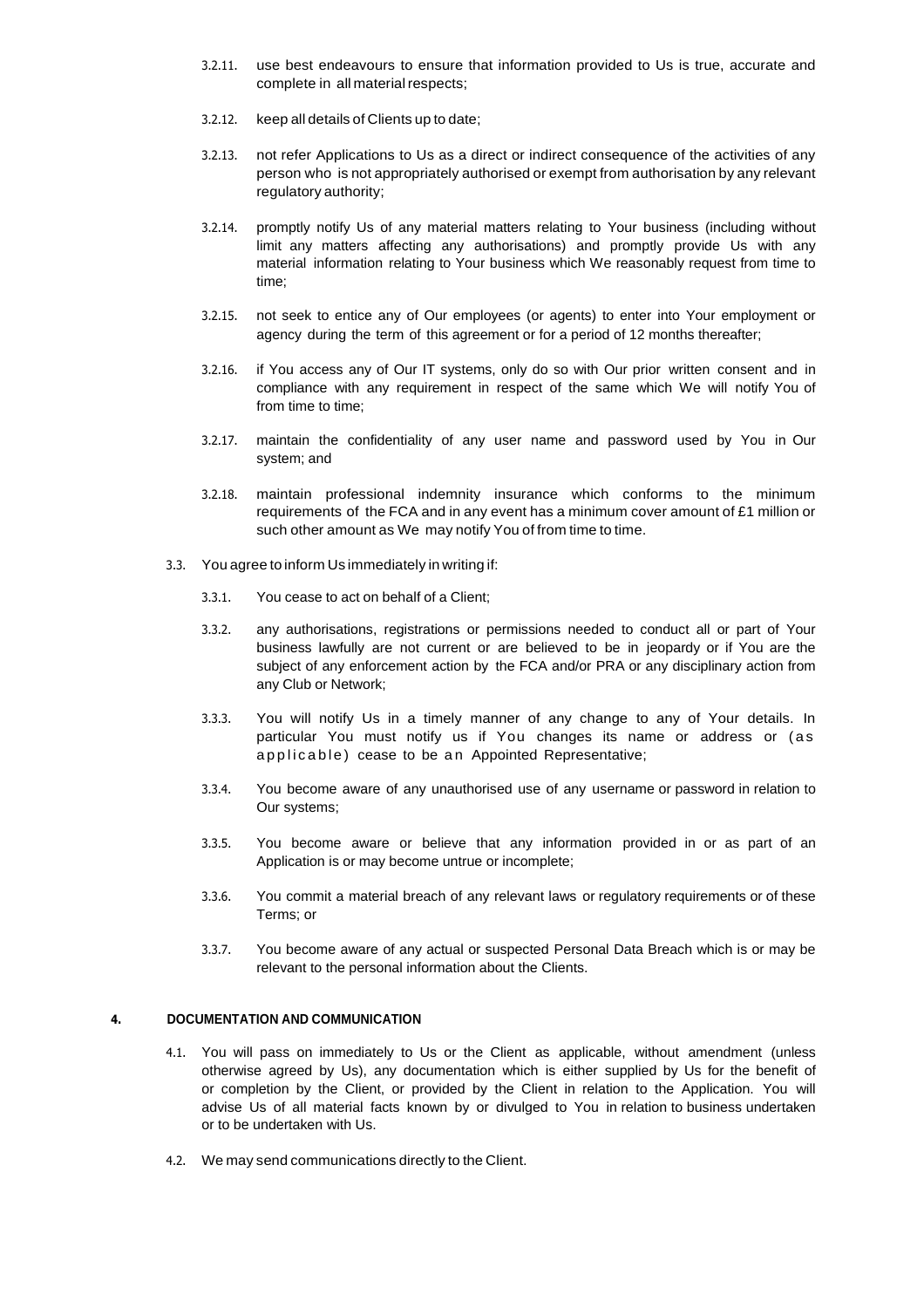- 4.3. All books and documents, computer hardware and software and any other items of property belonging to Us and in Your possession of or under Your control must at all times be available to Us for inspection and be delivered in good condition (allowing for fair wear and tear) to Us on demand. All material supplied by Us shall remain Our property and You will only use such materials for the sole purpose of fulfilling Your obligations under these Terms.
- 4.4. You will not produce or distribute any documentation unless supplied by Us for distribution containing Our name, logos or Our trade marks without Our prior written consent.
- 4.5. You will (and will procure that Your Appointed Representatives will) ensure that only Our latest literature (as provided by Us to You from time to time) is used and out of date stocks are destroyed.
- 4.6. Other than by using the standard material supplied by Us for the purpose of performing Your obligations under these Terms, You must not publish, circulate, issue or release any advertisement or literature relating to Our business or Us or make use of Our name or logo or that of any of Our subsidiaries or affiliates or associated companies without previous written authorisation by Us.
- 4.7. You will not sign or amend any documents or policies on Our behalf nor make any statements or promises or representations of any kind whether written or oral which bind or purport to bind Us. You will not hold Yourself out as having authority to make anysuchrepresentation.
- 4.8. Where You (request Us to provide information relating to Clients, including for the purposes of reconciling the information We hold with the information You hold, We reserve the right to charge You for Our reasonable administration costs incurred in providing this.

## **5. PAYMENTS**

- 5.1. Subject to Clause 5.7 and 5.8 We will pay to You (directly or via any other party if We have made other arrangements to do so) any Payments due to You on the terms and at the rates set by Us from time to time or any other terms and rates separately agreed in writing between Us and You unless We have agreed otherwise We will make any payments into the bank account details which You have provided Us with. A note of the terms and rates applicable at any time shall be available on request. We may change the rates of Payments without notice to You but confirm that any such new rates will only apply to Applications submitted by You after We notify You of such new rates.
- 5.2. You acknowledge that prior to any business being undertaken by You under these Terms, We provided You with details of the initial rates applicable for Payments.
- 5.3. We will cease making any Payments if:
	- 5.3.1. We are notified in writing, or it is reasonable to infer, that You are no longer validly acting on behalf of the Client; or
	- 5.3.2. We are prevented from making Payments by the operation of any law or regulation; but the provisions of this Clause 5.3.2 do not apply to Payments already accrued to the extent that We are permitted by law to make such Payments.
- 5.4. We reserve the right to suspend all Payments if You (or any Club of which You are a member or Your Network or principal firm) enter into a voluntary arrangement, are the subject of bankruptcy or liquidation proceedings, have a receiver or administrator appointed over any assets, cease to hold any relevant material regulatory authorisation or are charged with or convicted of any offence involving fraud or dishonesty. If We exercise this right We may hold on to the Payments until We have a clear direction from the courts or any relevant insolvency practitioner appointed as to whom We must make such payment. Suspension is without prejudice to Our rights to set off under these Terms or at law. In the foregoing references to You includes any of Your directors or partners (or those of any Club of which You are a Member or of Your Network or principal firm).
- 5.5. We will not make any Payment to You in respect of any Application which has been fraudulent, or does not proceed to completion or where We become aware You are in material breach of these Terms in respect of such Application.
- 5.6. We may set off or withhold payment of any amounts due to You from Us against any amount due to Us from You. We need not give You prior notice before doing this.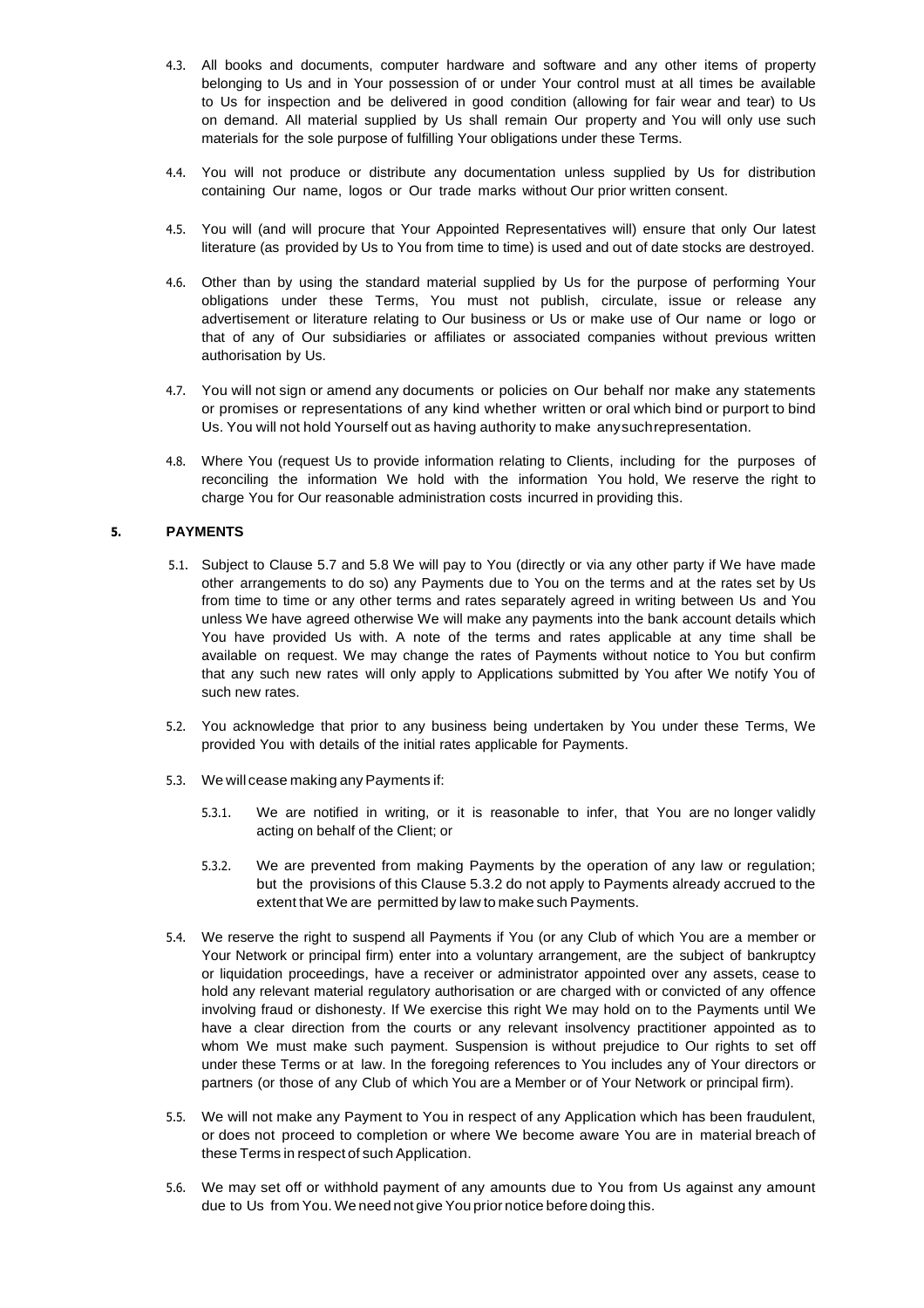- 5.7. If You are an Appointed Representative any obligation on Us to make a Payment may be discharged by Our making the Payment to Your Network or principal firm. The Network or principal firm is responsible for making any Payment due to You and We will not be liable for any failure by them in so doing.
- 5.8. If You are a Member any obligation on Us to make a Payment may be discharged by Our making the Payment to the Club as applicable. The Club is responsible for making any Payment due to You and We will not be liable for any failure by them in so doing.

### **6. REIMBURSEMENT OF PAYMENTS**

- 6.1. You will reimburse Us forthwith upon demand the amount of any Payments:
	- 6.1.1. made by Us to You (including via any Club of which You are a Member or Your Network or principal firm) in error (and You shall promptly notify Us of the same); or
	- 6.1.2. made by Us which relates to any application in respect of which You are materially in breach of these Terms, where the Application has been fraudulent or where completion of the transaction in question has been delayed or does not occur; or
	- 6.1.3. where You have not obtained the Client's consent to the payment pursuant to these Terms; or
	- 6.1.4. where the terms as to Payments agreed with You provide for reimbursement of all or part of any Payment if the relevant loan is repaid within a period of time specified in writing in such terms.
- 6.2. Any sums due from or payable by You shall be recoverable by Us under any account with Us regardless of the type of business for which the account is held. Any sums due from You to Us may be deducted from any sums owed or which become owing by Us to You.
- 6.3. Exercise by Us of Our rights under this Clause 6 shall be without prejudice to any other rights or remedies available to Us under these Terms or otherwise available to Us.

## **7. ANTI MONEY LAUNDERING**

- 7.1. You undertake that evidence of the identity of all Clients introduced by You shall be obtained and recorded (prior to the placing of business with Us) under procedures maintained by You in accordance with the provisions of the UK Money Laundering Regulations 2007 (and all directives, regulations, rules and guidance notes issued in substitution, amendment or addition thereto) and any of Our requirements from time to time notified to You; and
- 7.2. You will identify any third parties and, without limiting the obligations in Clause 7.1 above, forward to Us with the documents for the transaction such duly completed forms relating to verification of third party identity as We may require from time to time.

## <span id="page-6-0"></span>**8. CONFIDENTIALITY AND DATA PROTECTION**

- 8.1. You will not divulge to any third party any documents or materials of any kind containing any information We have identified as confidential information or which relates to Our business or affairs or those of any of Our subsidiaries or affiliates or associated companies.
- 8.2. You shall not disclose OSB Personal Data to a third party (including a sub-contractor or agent) in any circumstances without Our prior written consent, save in relation to any written requests from a third party for disclosure of OSB Personal Data where compliance with such request is required by regulatory requirements. Where disclosure is required by regulatory requirements You shall use reasonable endeavors to advise Us in advance of such disclosure unless You are prohibited from doing so by regulatory requirements in which case you shall do so as soon as possible thereafter.
- 8.3. The Parties consider that each Party acts as a Controller in common of Client Personal Data. You shall also act as a Processor on Our behalf in relation to certain Processing activities, as further set out in the following clause [8.4.](#page-7-0)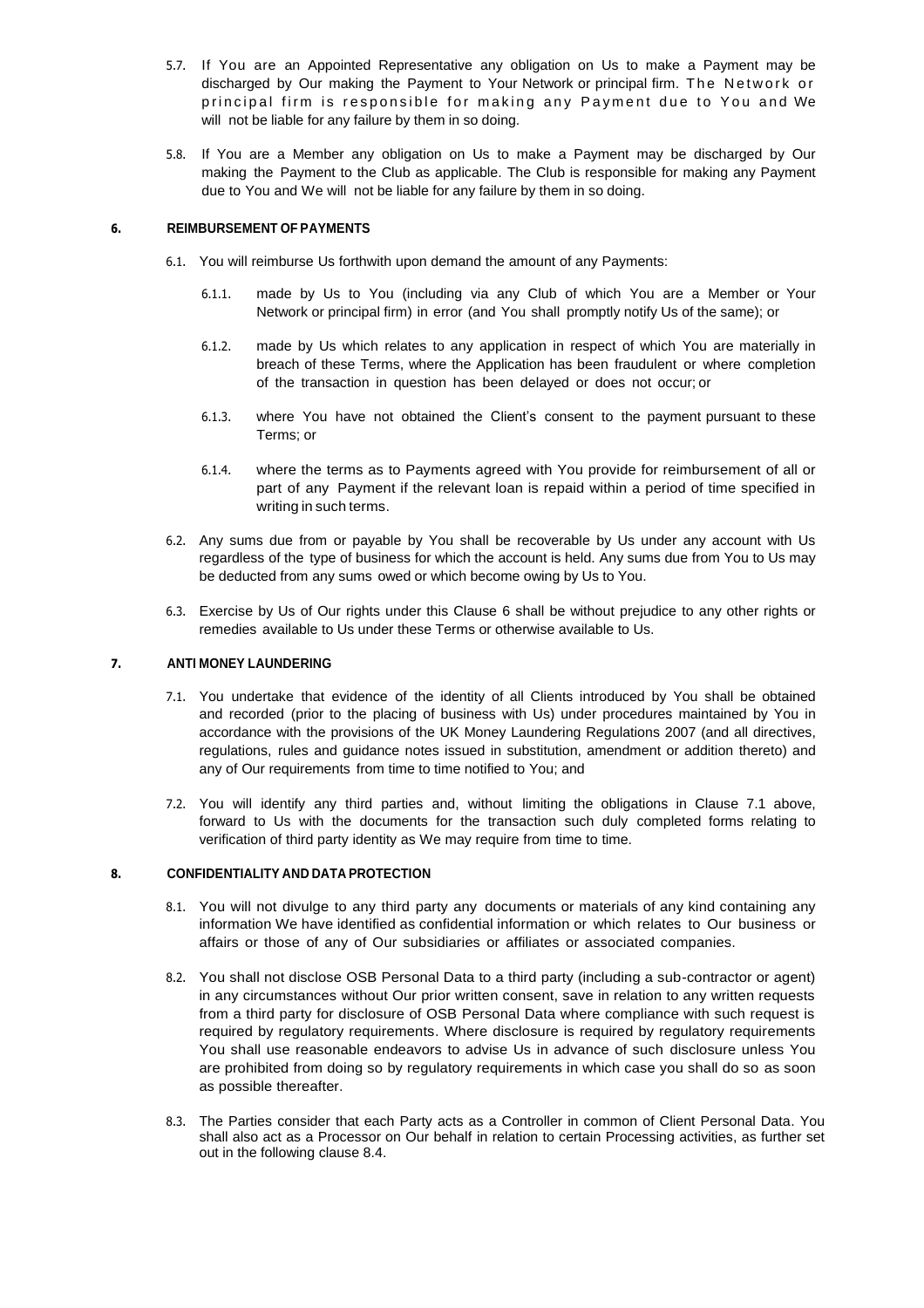<span id="page-7-0"></span>8.4. Each of the Parties acknowledges and agrees that the following table contains an accurate description of the subject matter, duration, nature and purpose of the Processing carried out under these Terms as well as the type of Personal Data which is processed and the categories of Data Subjects:

| The subject matter and duration of the<br>Processing | The Processing relates to the making of<br>mortgage applications on behalf of Clients and<br>includes providing mortgage-related information<br>to Clients, arranging mortgages and collecting<br>mortgage-related payments.<br>The data will be Processed for a period of the<br>period necessary to fulfil the purposes for which<br>the information was collected. In the absence of<br>a specific legal or regulatory requirement we will<br>generally retain information for either six or<br>twelve years following the end of the loan or<br>mortgage to which it relates (depending on<br>whether the loan or mortgage was provided on<br>the basis of a simple contract or a deed). |
|------------------------------------------------------|----------------------------------------------------------------------------------------------------------------------------------------------------------------------------------------------------------------------------------------------------------------------------------------------------------------------------------------------------------------------------------------------------------------------------------------------------------------------------------------------------------------------------------------------------------------------------------------------------------------------------------------------------------------------------------------------|
| The nature and purpose of the Processing             | To consider mortgage applications made on<br>behalf of Clients; to communicate with Clients in<br>connection with mortgage applications<br>and<br>mortgages; to enter into and administer mortgage<br>agreements; to carry out credit and other relevant<br>background checks; to conduct market research<br>and<br>statistical<br>analysis;<br>to<br>communicate<br>information about new products and changes in<br>terms; to detect and prevent fraud, money<br>laundering and other unlawful activity.                                                                                                                                                                                   |
| The type of Personal Data being Processed            | Client details (including name, address, date of<br>birth etc.); details of property occupants; Client<br>employment details, including employment<br>history; Client financial information including<br>financial history and bank account details; loan<br>purpose and details; Client property ownership<br>history; ownership share details;<br>relevant<br>solicitors' details; intermediary and intermediary's<br>representatives' details.                                                                                                                                                                                                                                            |
| The categories of Data Subjects                      | Clients and prospective Clients; mortgaged<br>property occupants; employers<br>of Clients;<br>referees; creditors of Clients; representatives of<br>the Parties: consultants and advisors.                                                                                                                                                                                                                                                                                                                                                                                                                                                                                                   |

- 8.5. Each of the Parties undertakes to comply with the Data Protection Laws.
- <span id="page-7-1"></span>8.6. You will notify Us promptly (and in any event within forty-eight (48) hours) if You receive: (i) an actual or purported subject access request or notice or complaint from, or on behalf of, a Data Subject exercising his rights under the Data Protection Laws (a "Data Subject Request"); or (ii) any correspondence or communication (whether written or verbal) from a relevant regulator ("Regulator Correspondence"), in either case which relates to the Processing of Personal Data under these Terms or to either Party's compliance with the Data Protection Laws, and You shall provide Us with such Data Subject Request or Regulator Correspondence and other information that We reasonably require. In addition to providing the notice referred to in this Clause [8.6,](#page-7-1) You shall:
	- 8.6.1. only disclose such Personal Data in response to any Data Subject Request or Regulator Correspondence where You have obtained Our prior written consent unless You are prohibited from doing so by regulatory requirements or by the instructions of a relevant regulator;
	- 8.6.2. keep us regularly informed of any further related correspondence that You receive;
	- 8.6.3. provide Us with all reasonable co-operation and assistance required by Us in relation to any such Data Subject Request or Regulator Correspondence.
- 8.7. You warrant, represent, and undertake to Us that, prior to transferring Personal Data You will ensure that:
	- 8.7.1. You are not subject to any prohibition or restriction which would prevent or restrict You from transferring such Personal Data, or which would prevent Us from Processing such Personal Data as envisaged by this Agreement;
	- 8.7.2. You rely on appropriate legal grounds for transferring such Personal Data and, when consent is relied upon as a legal ground, valid consents have been obtained and have not been withdrawn;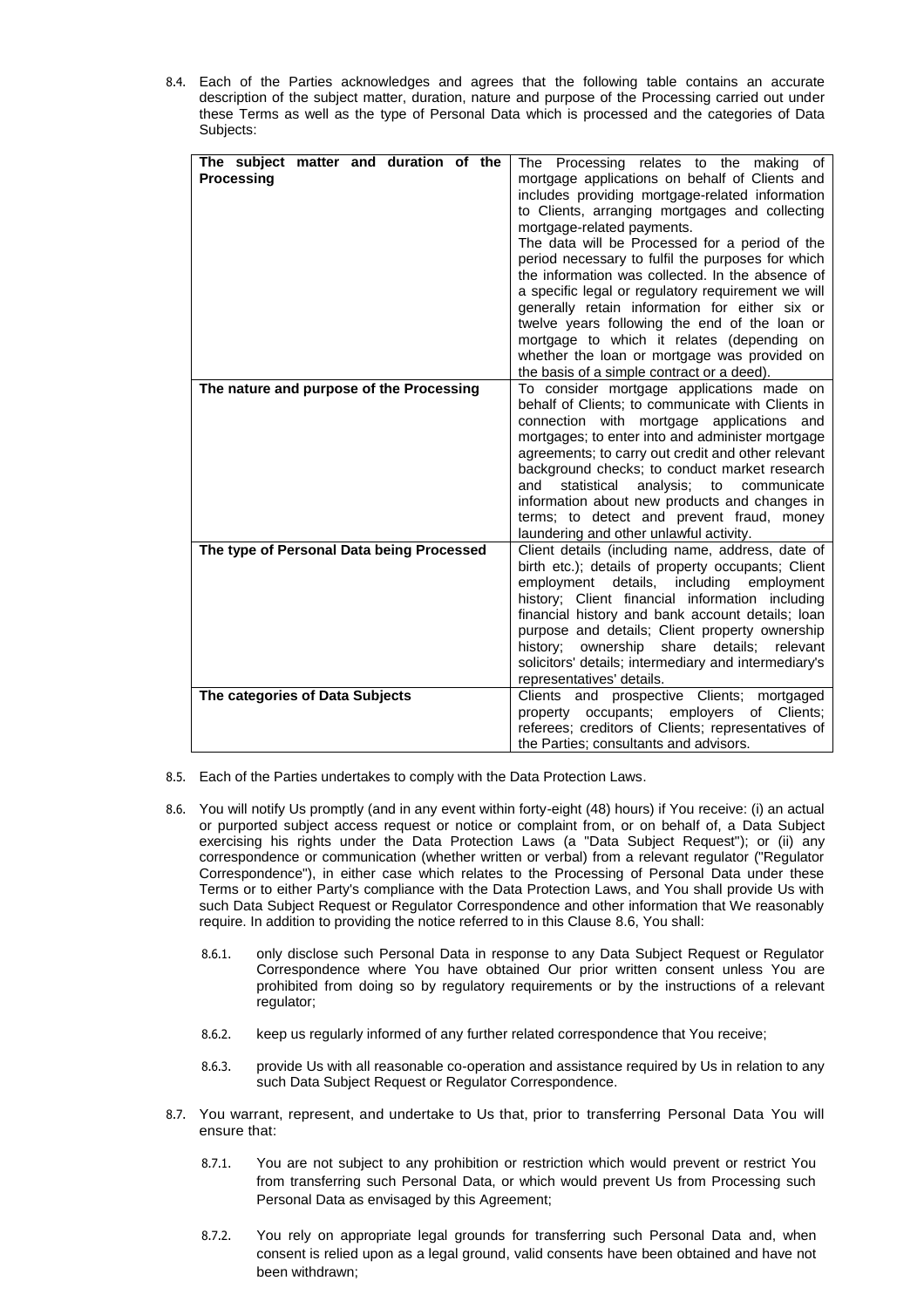- 8.7.3. without prejudice to Clause [3.2.9,](#page-3-0) all fair processing notices have been given and are sufficient in scope and kept up-to-date in order to meet the transparency requirements under the Data Protection Laws. Where applicable, fair processing notices shall contain such information as is required to enable Us to Process the relevant Personal Data in order to obtain the benefit of Our rights and to fulfil Our obligations under these Terms in accordance with the Data Protection Laws, which shall include such information as we issue to you for the purpose from time to time;
- 8.7.4. without prejudice to Clauses [3.2.11](#page-4-0) and [3.2.12,](#page-4-1) You will not cause Us to be in breach of Our obligations under the Data Protection Laws, and will ensure that the Personal Data:
	- i. is adequate, relevant and limited to what is necessary for the purpose of processing;
	- ii. is accurate and, where necessary, up to date, having taken every reasonable step to ensure that any inaccurate Personal Data (having regard to the purpose of processing) has been erased or rectified;
	- iii. is in a format which is compatible with Our systems, having taken reasonable steps to verify what formats are compatible.
- 8.8. You shall implement adequate measures to segregate OSB Personal Data from other data (including Personal Data) Processed by You on Your own behalf or on behalf of third parties.
- 8.9. You shall only disclose OSB Personal Data to Staff that are required to assist You in meeting Your obligations under these Terms and You shall:
	- 8.9.1. take all reasonable steps to ensure the reliability and integrity of Staff;
	- 8.9.2. ensure that each member of Staff shall have entered into appropriate contractually-binding confidentiality undertakings that are similar to (and in any case, no less onerous than) those set out under these Terms;
	- 8.9.3. ensure that members of Staff shall have undergone, and shall continue to receive regularly and as a minimum at least annually, reasonable levels of training in Data Protection Laws and in the care and handling of Personal Data.
- 8.10. You shall not, and shall procure that members of Your group, Staff and/or third parties shall not, use the OSB Personal Data to directly or indirectly market, solicit or offer to any person any product or service or otherwise communicate with such individual other than in relation to the performance of Your obligations under these Terms.
- <span id="page-8-0"></span>8.11. Where You Process Personal Data on Our behalf, You shall (in addition to Your other obligations in this Clause [8:](#page-6-0)
	- 8.11.1. comply with the obligations imposed upon a Processor under the Data Protection Laws;
	- 8.11.2. not, and You acknowledge that only We shall, determine or seek to determine the purposes for which and the manner in which such Personal Data are, or are to be, Processed;
	- 8.11.3. Process the Personal Data only to the extent, and in such a manner, as is necessary to submit Applications to Us and in accordance with Our written instructions from time to time, and shall not Process such Personal Data other than for such purpose. You shall keep a written record of any processing of OSB Personal Data You carry out on Our behalf and all other records as We may reasonably require and/or which You are legally required to keep under Data Protection Laws;
	- 8.11.4. unless prohibited by law, notify Us promptly if You believe (or ought reasonably to have been aware) that:
		- i. You are required by the law of the European Union or a member state of the European Union to act other than in accordance with Our instructions; or
		- ii. any of Our instructions under Clause [8.11.3](#page-8-0) infringes the Data Protection Laws;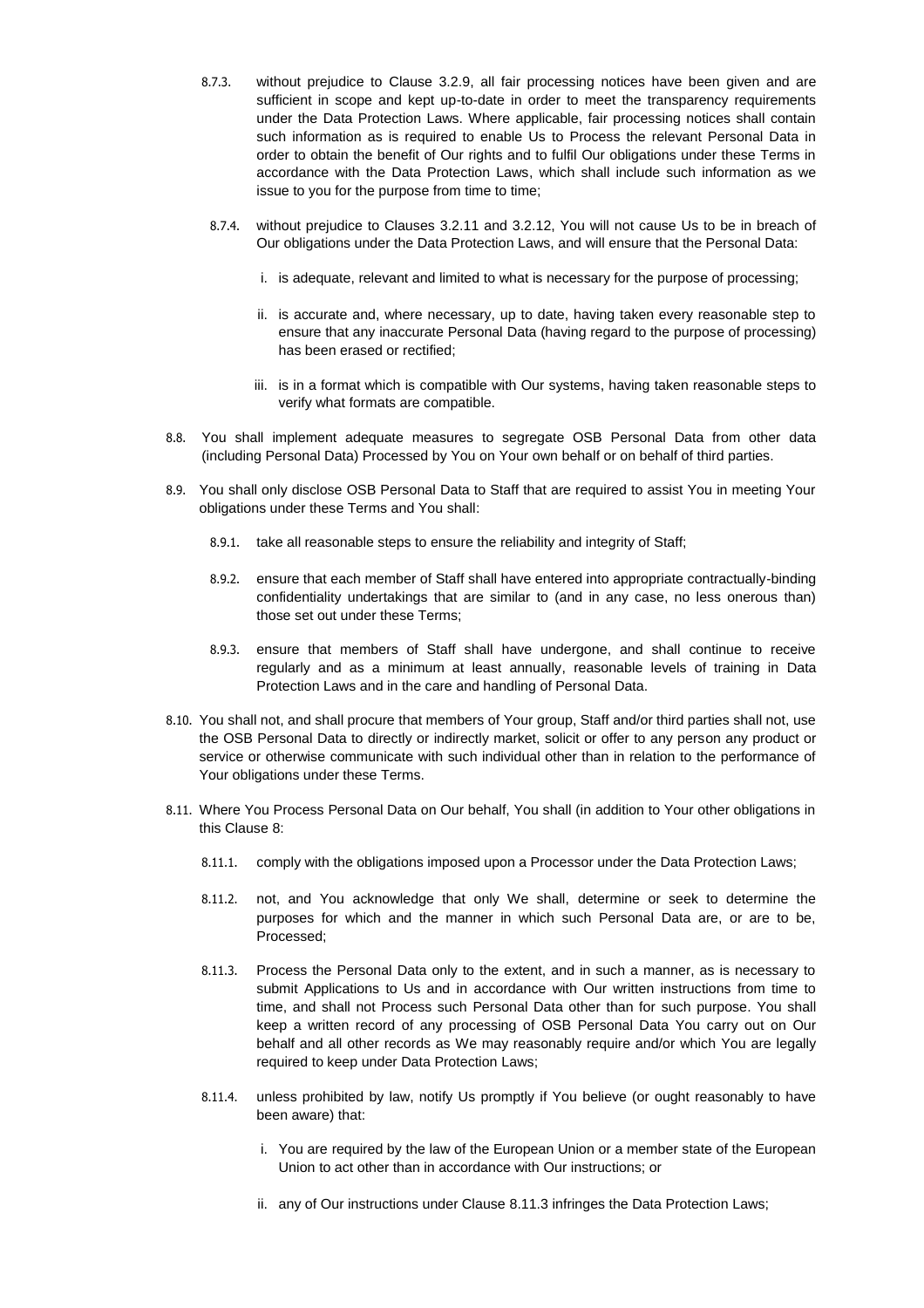- 8.11.5. use all reasonable efforts in accordance with good industry standards to assist Us to comply with all obligations imposed on Us by the Data Protection Laws;
- 8.11.6. only engage sub-processors with Our prior written consent and under a written agreement with the sub-processor that includes data protection obligations that are the same as (and no less onerous than) those set out in these Terms, provided that notwithstanding Our consent You shall remain primarily liable to Us for the acts, errors and omissions of any sub-contractor to whom You disclose OSB Personal Data, and shall be responsible to Us for the acts, errors and omissions of such sub-contractor as if they were Your own acts, errors and omissions.
- 8.12. You warrant, represent and undertake to maintain, at all times when Personal Data is Processed in connection with this Agreement, appropriate technical and organisational measures, processes and facilities, to keep Personal Data secure, which shall be sufficient to comply with at least:
	- 8.12.1. the obligations imposed on Us under the Data Protection Laws; and
	- 8.12.2. the policies and procedures which We may from time to time notify to You.
- 8.13. You agree not to make (or permit) transfers of OSB Personal Data outside the European Economic Area without our prior written consent (whereby, such consent may be withdrawn at Our sole discretion).
- 8.14. You undertake to make available to Us all information necessary to demonstrate compliance with this Clause [8](#page-6-0) and to allow for and contribute to audits, including inspections, conducted by Us or an auditor nominated by Us.
- 8.15. A breach of this Clause [8](#page-6-0) shall constitute a material breach of these Terms which allows Us to terminate these Terms with immediate effect, and if We reasonably suspect that you may have breached this Clause [8](#page-6-0) We shall be entitled to immediately suspend the Processing of Personal Data in connection with these Terms until We have investigated the suspected breach.
- 8.16. You shall ensure that You or Your Staff do not, by any act or omission, cause any damage to Our systems.
- 8.17. You shall not store or transfer any OSB Personal Data via any form of portable storage media (such as a USB drive, disc or tape) unless the holding or transfer of such data has been previously authorised by Us in writing and the data has been encrypted.
- 8.18. You shall have and maintain in place written procedures to be followed in the event of a Security Incident (a copy of which shall be provided to Us upon request).
- 8.19. In the event of a Security Incident, whether committed by You or any Staff, You shall:
	- 8.19.1. immediately (and, in any event, within twenty-four (24) hours) inform Us with as many details as known at that time (including, as a minimum, the Security Incident Particulars) and regularly update Us thereafter (including updating the Security Incident Particulars);
	- 8.19.2. implement measures necessary to restore the security of compromised systems, files and information;
	- 8.19.3. modify any related policies, procedures and practices to avoid similar occurrences; and
	- 8.19.4. provide a copy of such modifications to Us for Our review and approval.
- 8.20. In the event of a Security Incident, We shall at Our sole discretion determine whether to provide notification to any third party (including any relevant regulator and, whether the Security Incident relates to a personal data breach, the affected Data Subject(s)), unless such disclosure by You is required by regulatory requirements. You shall support Us to make any such notifications to such third parties and We shall approve all notifications to third parties which You determine are required and appropriate. In the event that You are responsible for the Security Incident leading to such notifications of communications, You shall be responsible for Our reasonable costs and expenses relating to such notifications or communications.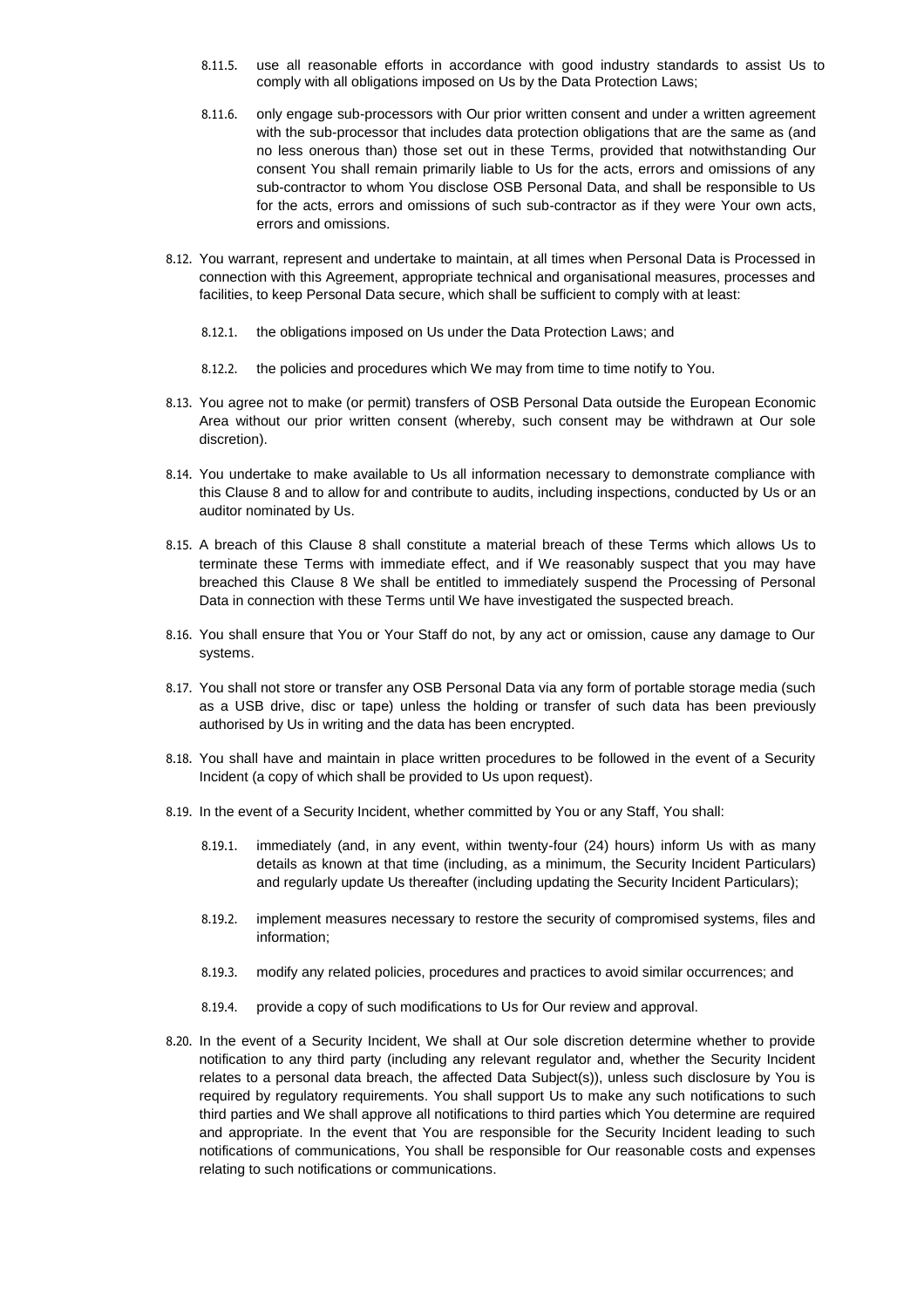- 8.21. You shall keep Us informed of all assessments and plans of actions taken by You in response to any Security Incident. We may participate in any investigation carried out by You, and You shall promptly provide us with any reports prepared by or for You relating to such Security Incident.
- 8.22. Both while these Terms are in force and after these Terms are terminated, in the event that You hold OSB Personal Data, You shall, at Your own cost:
	- 8.22.1. promptly comply with any request from Us requiring You to amend or transfer the OSB Personal Data and shall promptly certify in writing to Us that You have complied with any such request;
	- 8.22.2. subject to any regulatory requirements, promptly deliver up in an intelligible format to Us upon request copies of all OSB Personal Data that You, members of Your group, contractors, agents or third parties have in Your or their possession (whether in electronic format or otherwise); and
	- 8.22.3. subject to any regulatory requirements, when requested by Us, promptly and securely destroy (and confirm in writing to Us when requested) all OSB Personal Data that You, members of Your group, contractors, agents or third parties have in Your or their possession (whether in electronic format or otherwise).

### **9. INTELLECTUAL PROPERTY**

- 9.1. We are the owners of all Intellectual Property rights in materials supplied by Us and, other than as set out in Clause 9.2 below, You will not acquire any rights under these Terms in relation to the same.
- 9.2. You are authorised to use, download and print materials supplied by Us for the purpose of performing obligations under these Terms. You will not otherwise extract or distribute any such material or use any such material for any commercial benefit to yourself or others. This licence will determine upon termination as described in Clause 14 or 16.

## **10. LIABILITY**

- 10.1. You will fully indemnify Us in respect of any liability, losses, damages, fines, amounts paid in settlement or costs (including legal fees, disbursements, costs of investigation, litigation, settlement, judgment, interest and penalties) We may suffer, incur or agree to pay, arising from any breach of the warranties, representations, or obligations under these Terms (including any breach of a relevant regulatory rule or applicable law) or by reason of any misrepresentation or negligent, tortuous, delictual or fraudulent act or as a result of any incorrect or misleading information that has been knowingly or negligently provided by You whether to Us, a Client or any other person. This indemnity is a continuing obligation to apply after termination of the agreement between You and Us, for whatever reason.
- 10.2. We will only be liable to You for losses arising directly as a result of negligence, fraud, or wilful default by Us. In no event will We be liable for special, indirect, consequential damages or losses, or for loss of data, profit or business opportunity.
- 10.3. Nothing in these Terms shall have the effect of excluding or limiting either party's liability to the other where such exclusion or limitation would not be lawful.

## **11. COMPLAINTS**

- 11.1. You must:
	- 11.1.1. have a documented internal complaints procedure which complies in full with the rules of the FCA and which reflects "best practice" as identified by the Financial Ombudsman Scheme from time to time; and
	- 11.1.2. maintain, and have available for inspection, a complaints log reflecting complaints made in respect of activities undertaken in accordance with the Terms.
- 11.2. You must immediately notify Us of any complaints relating to fraud or improper conduct by You.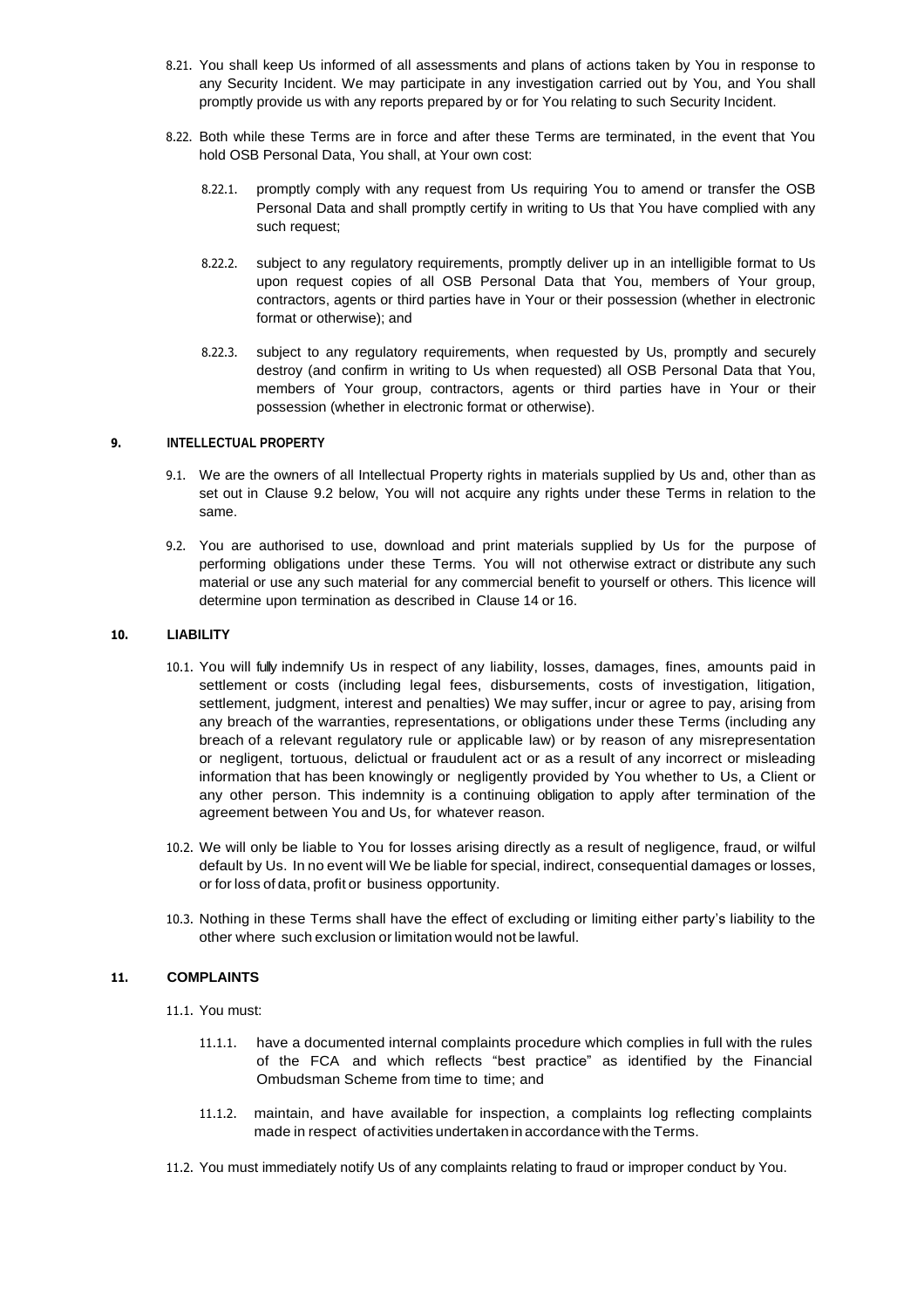- 11.3. We may determine procedures for dealing with such complaints and potential complaints which may include:
	- 11.3.1. obligations for You to submit to investigation by, and provide information to, Us and such other persons as We may direct;
	- 11.3.2. obligations for You promptly to make any payments to Applicants or to submit to any other sanctions, thatWe may reasonably require; and
	- 11.3.3. restrictions on contact between You and with the person making the complaint.
- 11.4. Where any regulatory body brings any action or investigation in relation to Your activities or where disciplinary or complaints procedures are applied, in addition to Our other rights We may:
	- 11.4.1. withhold or delay any payments otherwise due to You until You have implanted or discharged any sanctionsresultingfromthoseprocedures;and/or
	- 11.4.2. either indefinitely or temporarily limit the activities that You may carry on.
- 11.5. You will comply with any instruction that We may give concerning investigations which may be carried out by any regulator or with any instruction which may result from the exercise of intervention powers by any regulator.
- 11.6. We may disclose any identified non-compliance with any legal requirement to other lenders as well as to any regulatory body.

#### **12. MONITORING AND ACCESS**

- 12.1. You shall in relation to the discharge by the FCA, the PRA or any other applicable regulatory body (referred to in this Clause 12 as "Regulators") of their functions and/or to facilitate Us to meet Our obligations to such Regulators:
	- 12.1.1. make Yourself readily available for meetings with Us and/or Regulators as reasonably requested;
	- 12.1.2. give Us and/or Regulators reasonable access to any records, files, tapes or computer systems which are within Your possession or control, and provide any facilities which We and/or Regulators may reasonably request;
	- 12.1.3. produce to Us and/or Regulators and permit Us and/or Regulators to copy specified documents, files, tapes, computer data or other material in your possession or control as reasonably requested;
	- 12.1.4. print information in Your possession or control which is held on computer or on microfilm or otherwise convert it into a readily legible document or any other record which We and/or Regulators mayreasonably request;and
	- 12.1.5. answer truthfully, fully and promptly all questions which are reasonably put to You by Us and/or Regulators.
- 12.2. You will permit Us, representatives of Regulators and persons appointed by Regulators for the purposes of this clause to have access, with or without notice, during reasonable business hours to any of Your business premises;
	- 12.2.1. (in the case of Us) to review Your compliance with Your obligations;
	- 12.2.2. (in the case of Us) to facilitate Us to meets Our obligations;
	- 12.2.3. (in the case of Regulators or persons Regulators appoint) in relation to the discharge of Regulators' functions.
- 12.3. You will take all reasonable steps necessary to ensure that where:
	- 12.3.1. You;or
	- 12.3.2. any files, business records or other relevant information or documents belonging to You or otherwise within Your control, are present at a location other than Your business premises, Us and Regulators are given the same rights of access to that location as they have in relation to Your business premises.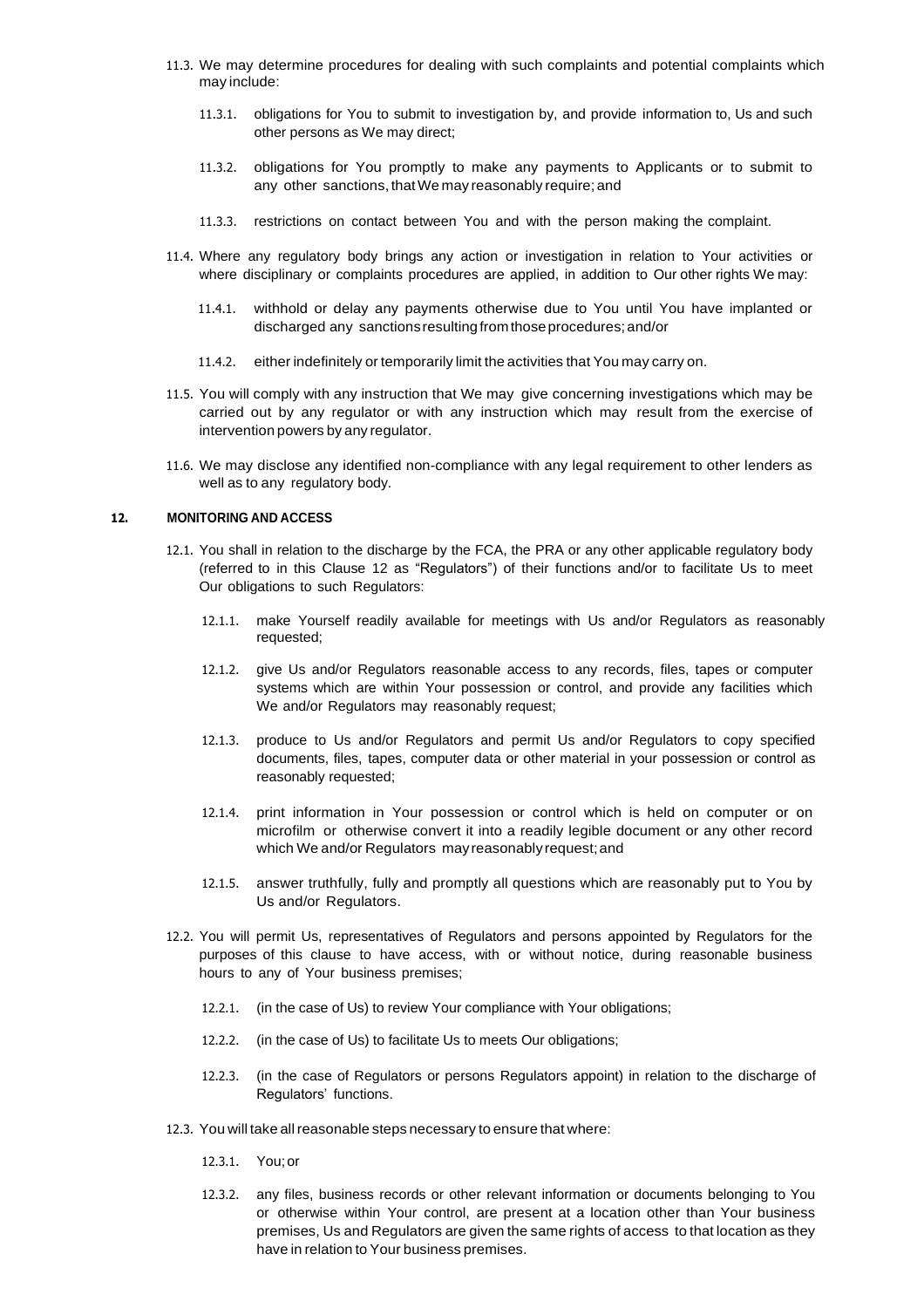- 12.4. You shall maintain records of activities in connection with Applications and Clients (including without limit in respect of any advice given to a Client) as are required by law or the requirement of any Regulator. You shall also maintain such additional records of Your business in such form as We may specify from time to time.
- 12.5. You will ensure that Our auditors, upon reasonable notice:
	- 12.5.1. have a right of access at all times to Your records (save for protected items as defined in section 413 FSMA); and
	- 12.5.2. are entitled to require from You or other officers such information and explanations as the auditors reasonably consider necessary for the performance of their duties as auditors.
- 12.6. For the purposes of this clause:
	- 12.6.1. any reference in this clause to Regulators shall include regulators and any representatives or appointees of Regulators;
	- 12.6.2. any reference in this clause to files, tapes, computer data, computer systems, information, documents and/or other material shall as appropriate include any financial information, business records and otherrelevant information or documents;
	- 12.6.3. obligations of Us and/or You include any obligations under these Terms and all law or with any obligations towards Regulators orthird parties; and
	- 12.6.4. You ensure that all and any rights given to Us under this clause shall be given to such other persons as We may reasonably direct (whether in order to comply with any obligations of law or towards Regulatorsorthirdparties,orotherwise).
- 12.7. You agree to provide Us within 5 days of request from Us, with reports showing in reasonable detail the source of Applications submitted under these Terms, including, geographical region, loan size, loan to value ratio and other information as may be reasonably required together with a report showing the progress and status of the Applications.

## **13. VARIATION**

- 13.1. We may vary these Terms on one month's notice unless changes to any regulatory rule or applicable law require a variation of these Terms to take effect earlier than that date, in which case changes shall have effect on such earlier date and notice of variation shall be given as soon as is reasonably practicable.
- 13.2. Where there are changes in legislation or the rules or guidance of any regulatory authority, any relevant provisions in these Terms will be deemed to be amended accordingly.

## **14. TERMINATION**

- 14.1. Either party may terminate the agreement on these Terms by giving one month's notice to the other.
- 14.2. We may terminate the agreement on these Terms with immediate effect on the occurrence of any one or more of the following:
	- 14.2.1. any material breach by You or any other person or body for which You are responsible of any of the provisions contained within these Terms;
	- 14.2.2. any misconduct by You, any of Your directors or partners or any other person or body for which You are responsible, or any Club of which You are a Member, which is or could be reasonably viewed as prejudicial to Our business or reputation;
	- 14.2.3. You cease to be appropriately authorised (or an Appointed Representative where applicable), or if the FCA or PRA impose any fine or penalty upon You, Your Network or principal firm or any Club of which You are a Member or if You cease to be a Member of the Club that You were a Member of when You were first accepted under this agreement;
	- 14.2.4. cessation or suspension or intended cessation or suspension of Your operation or in any circumstance where in Our reasonable opinion it is likely to affect materially Your ability to perform Your obligations under these Terms; or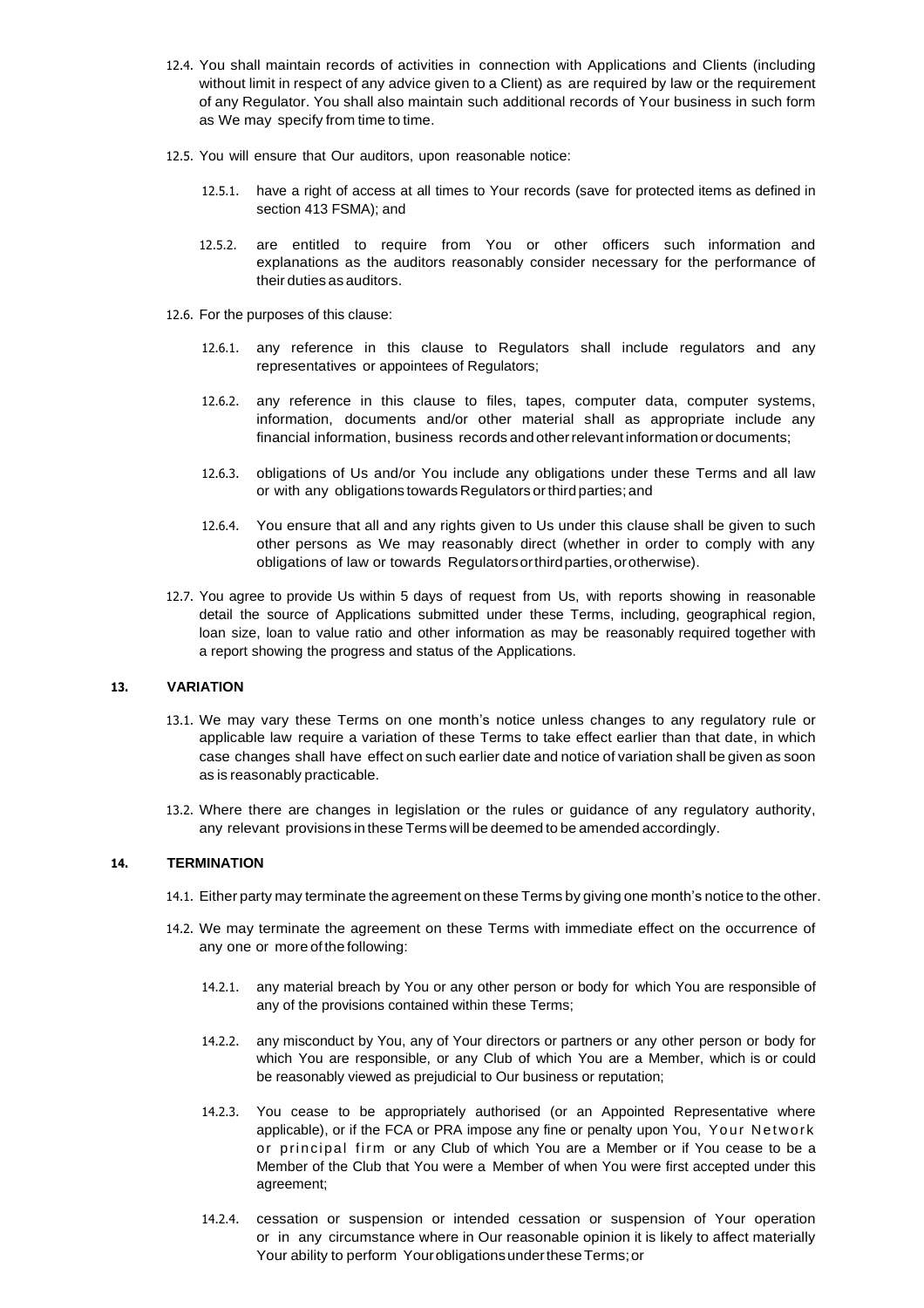- 14.2.5. material litigation, insolvency, or reconstruction involving You (including any of Your partners if you are a partnership) or any Club of which You are a Member including (without limitation) bankruptcy, dissolution, sequestration, administration, winding up, or seizure of assets or entry into any arrangement or composition with creditors.
- 14.3. Any termination shall be without prejudice to any other remedies that one party may be able to pursue against the other, including in respect of accrued rights.
- 14.4. Upon termination, You will:
	- 14.4.1. not proceed any further with any Application and shall cease all promotion of Our business or the Products;
	- 14.4.2. return to Us as soon as reasonably practicable any property belonging to Us;
	- 14.4.3. repay all sums then and subsequently outstanding to Us within 28 days of the termination taking effect or on the date such sum is ascertained (if later);
	- 14.4.4. be entitled to any unpaid Payments accrued to the date of termination but shall forfeit entitlement to all other Payments falling due after the date of termination.
- 14.5. Clauses 8, 9, 10, 12.1 willremain in full force and effect notwithstanding termination.

#### **15. NOTICES**

- 15.1. Any notice under these Terms shall be in writing and may be served by sending the notice (i) by email to the latest email address notified to the other party from time to time or (ii) first class prepaid post, in Our case, to such address as We advised You from time to time and in, Your case, to the last address known to Us. Any notice shall be deemed to have been received, in the case of:
	- 15.1.1. email upon completion of transmission, subject to non-receipt of notification of failure of transmission; and
	- 15.1.2. first class prepaid post, 48 hours from the time of posting.

#### **16. FORCE MAJEURE**

- 16.1. The parties shall not be liable for any breach of their obligations, acts or omissions hereunder resulting from as Event of Force Majeure. Where an Event of Force Majeure occurs, the party whose obligations are suspended by virtue of the Event of Force Majeure shall use reasonable endeavours to mitigate the effect of such circumstances and to carry out such obligations or duties hereunder in such other way as may be reasonably practicable in all circumstances.
- 16.2. The parties agree to give notice to each other as soon as is reasonably practicable after first becoming aware of an Event of Force Majeure, such notice to contain details of the circumstances giving rise to the Event of Force Majeure.
- 16.3. In the event of a party receiving notice from the other pursuant to Clause 16.2, both parties shall within 14 days of the notice jointly determine what measures, if any, can be put in place to prevent the occurrence (where possible) or mitigate the effect of the Event of Force Majeure.
- 16.4. If disruption due to an Event of Force Majeure shall continue for more than 4 weeks after expiry of the 14 day period provided for in Clause 16.3, the party not relying on the same shall be entitled to terminate this agreement with immediate effect by giving written notice to the other. The parties shall have no liability to each other in respect of the termination of the agreement as a result of an Event of Force Majeure, but rights and liabilities, which have accrued prior to termination, shall subsist and Clause 14.3-14.5 shall apply.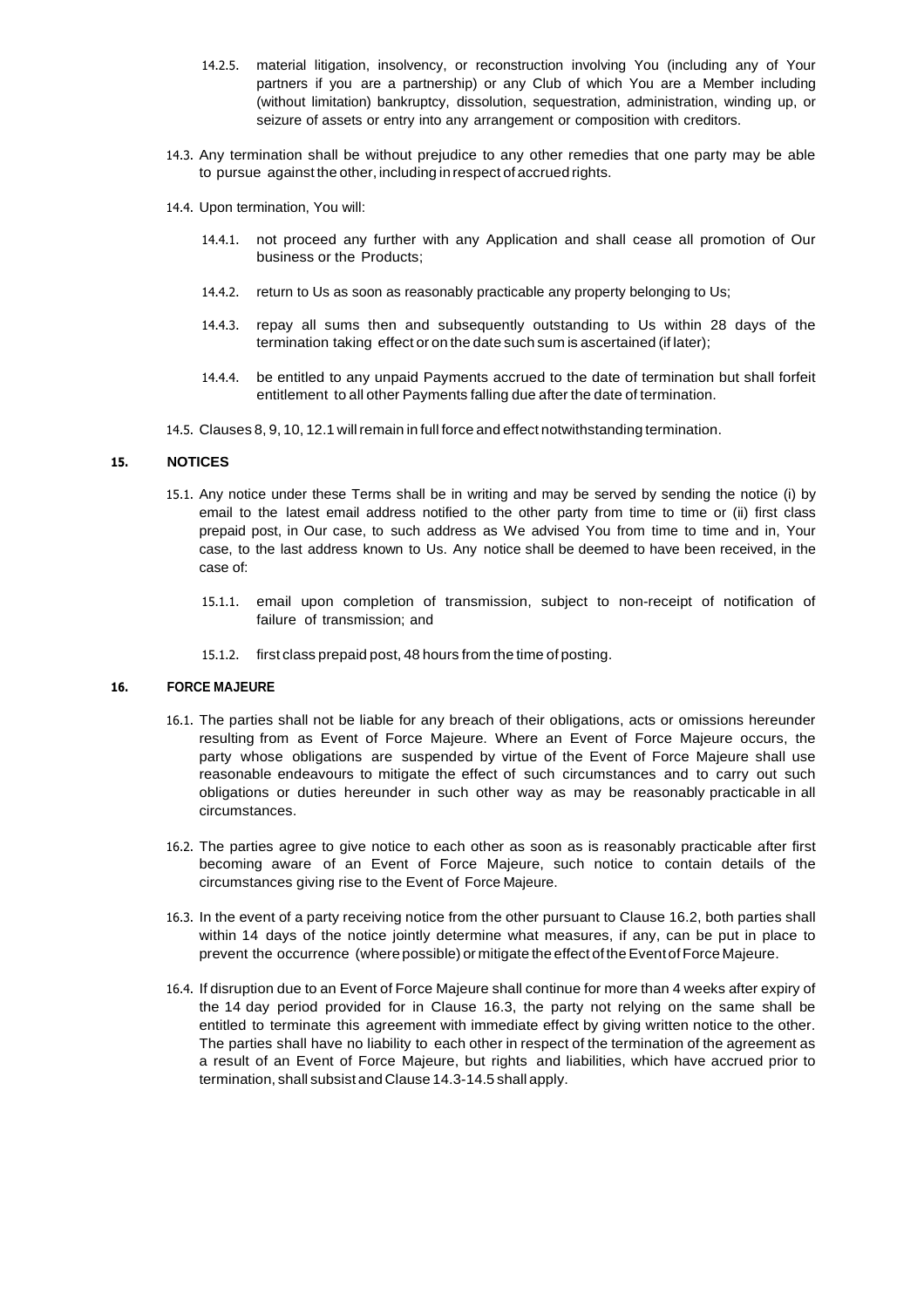#### **17. ANTI-BRIBERY, MODERN SLAVERY AND THE CRIMINAL PRACTICES ACT**

- 17.1. Without limiting your other obligations under the Agreement, You understand that We are committed to complying with all Applicable Anti-Bribery Law to which We are subject. You represent and warrant that neither You or any of Your Associates have taken or will take any action that might cause Us to violate Applicable Anti-Bribery Law, namely: that neither You nor any of Your Associates will authorise, offer, give or agree to offer or give, directly or indirectly, any payment, gift or other advantage with respect to any activities undertaken relating to the agreement between You and Us which:
	- 17.1.1. is intended to, or does, influence any person to act or reward any person for acting in breach of an expectation of good faith, impartiality or trust, or which it would be improper for the recipient to accept; or
	- 17.1.2. is made to or for the benefit of a Public Official, or to any person while knowing or being aware of a high probability that all or a portion of the payment, gift or other advantage will be offered or given to a Public Official, with the intention of influencing any act or decision of the Public Official in his/its official capacity, inducing such Public Official to use his/its influence to affect any act or decision of a Government Entity, or securing an improper advantage;or
	- 17.1.3. would otherwise violate Applicable Anti-Bribery Law.
- 17.2. You must at all times maintain (and procure that Your Associates maintain) adequate procedures designed to comply with its obligations under Clause 17.1 above.
- 17.3. Without limiting your other obligations under the Agreement:
	- 17.3.1. You shall (and shall procure that Your Associates shall) comply with (and shall not by any act or omission put Us or any company in Our group in breach of) all (or any) applicable laws from time to time in force relating to anti-slavery and human trafficking including without limitation the Modern Slavery Act;
	- 17.3.2. You shall (and shall procure that Your Associates shall) implement due diligence procedures for suppliers, subcontractors and other participants in the supply chain, to ensure that there is no slavery or human trafficking in the supply chain;
	- 17.3.3. You represent, warrant and undertake that neither You nor any of Your officers, employees or Your Associates):
		- i. has been convicted of any offence involving slavery and human trafficking; or
		- ii. having made reasonable enquiries, to the best of Your knowledge, has been or is the subject of any investigation, inquiry or enforcement proceedings by any governmental, administrative or regulatory body regarding any offence or alleged offence in connection with slavery and human trafficking.
- 17.4. Without limiting Your other obligations under the Agreement:
	- 17.4.1. You shall comply with (and shall not by any act or omission put Us or any company in Our group in breach of) all (or any) applicable laws, from time in force, relating to tax evasion including without limitation the Criminal Finances Act;
	- 17.4.2. You represent, warrant and undertake that neither You nor any of Your officers, employees or other persons associated with You nor any of Your Associates:
		- i. has been convicted of any offence involving tax evasion; or
		- ii. having made reasonable enquiries, to the best of Your knowledge, has been or is the subject of any investigation, inquiry or enforcement proceedings by any governmental, administrative or regulatory body regarding any offence or alleged offence in connection with tax evasion.
- 17.5 Breach of any of the provisions in Clause 17 is a material breach of the agreement on these Terms between You and Us for the purposes of Clause 14.2 and, without remedy to any other right, relief or remedy, entitles Us to terminate the said agreement immediately pursuant thereto